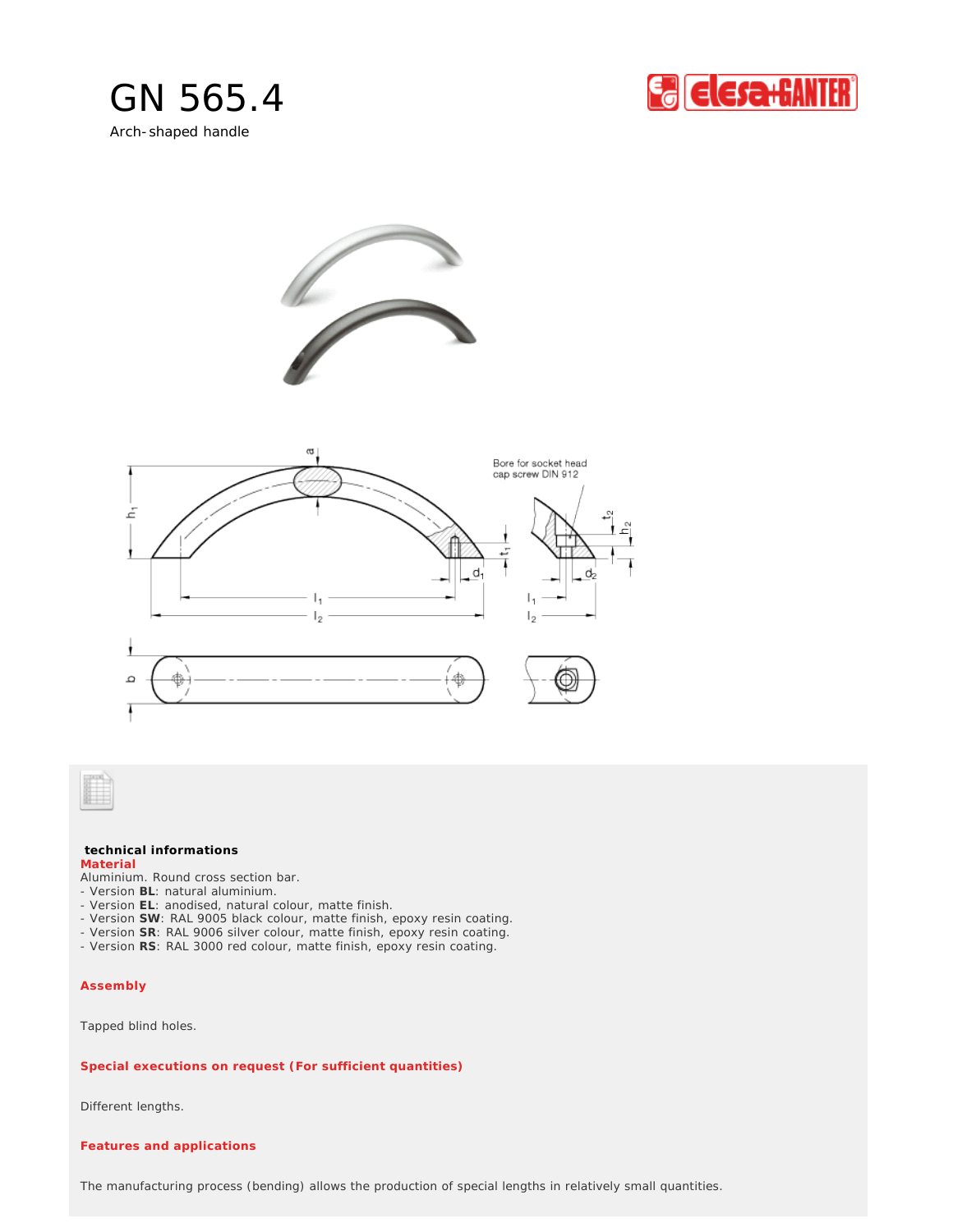| <b>Standard Elements</b> | Main dimensions |                  |      |    |       | Mounting holes           |                              |                          |                          |                          | Weight       |
|--------------------------|-----------------|------------------|------|----|-------|--------------------------|------------------------------|--------------------------|--------------------------|--------------------------|--------------|
| Description              | b               | $1_{1 \pm 0.25}$ | ່2 ≈ | a  | $h_1$ | $d_1$                    | d <sub>2</sub>               | $h_1$                    | $t_{1}$ min.             | t <sub>2</sub>           | $\mathbf{g}$ |
| GN 565.4-20-160-A-BL     | 20              | 160              | 185  | 13 | 51    | M6                       |                              |                          | 8.5                      | $\overline{a}$           | 105          |
| GN 565.4-20-160-A-EL     | 20              | 160              | 185  | 13 | 51    | M <sub>6</sub>           |                              |                          | 8.5                      | $\overline{\phantom{a}}$ | 105          |
| GN 565.4-20-160-A-SW     | 20              | 160              | 185  | 13 | 51    | M <sub>6</sub>           |                              |                          | 8.5                      | $\overline{a}$           | 105          |
| GN 565.4-20-160-A-SR     | 20              | 160              | 185  | 13 | 51    | M <sub>6</sub>           | $\overline{\phantom{0}}$     | $\overline{\phantom{a}}$ | 8.5                      | $\overline{\phantom{a}}$ | 105          |
| GN 565.4-20-160-A-RS     | 20              | 160              | 185  | 13 | 51    | M <sub>6</sub>           | $\qquad \qquad \blacksquare$ | $\overline{\phantom{a}}$ | 8.5                      | $\overline{\phantom{a}}$ | 105          |
| GN 565.4-20-160-B-BL     | 20              | 160              | 185  | 13 | 51    | $\overline{\phantom{a}}$ | 5.3                          | 5                        |                          | 5                        | 100          |
| GN 565.4-20-160-B-EL     | 20              | 160              | 185  | 13 | 51    | $\overline{\phantom{a}}$ | 5.3                          | 5                        |                          | 5                        | 100          |
| GN 565.4-20-160-B-SW     | 20              | 160              | 185  | 13 | 51    | $\blacksquare$           | 5.3                          | 5                        |                          | 5                        | 100          |
| GN 565.4-20-160-B-SR     | 20              | 160              | 185  | 13 | 51    | $\Box$                   | 5.3                          | 5                        | $\overline{\phantom{a}}$ | 5                        | 100          |
| GN 565.4-20-160-B-RS     | 20              | 160              | 185  | 13 | 51    | $\overline{\phantom{a}}$ | 5.3                          | 5                        | $\overline{\phantom{m}}$ | 5                        | 100          |
| GN 565.4-20-192-A-BL     | 20              | 192              | 221  | 13 | 51    | M <sub>6</sub>           |                              | $\overline{\phantom{a}}$ | 8.5                      | $\overline{\phantom{a}}$ | 125          |
| GN 565.4-20-192-A-EL     | 20              | 192              | 221  | 13 | 51    | M <sub>6</sub>           |                              |                          | 8.5                      |                          | 125          |
| GN 565.4-20-192-A-SW     | 20              | 192              | 221  | 13 | 51    | M <sub>6</sub>           |                              |                          | 8.5                      |                          | 125          |
| GN 565.4-20-192-A-SR     | 20              | 192              | 221  | 13 | 51    | M <sub>6</sub>           |                              |                          | 8.5                      | $\overline{a}$           | 125          |
| GN 565.4-20-192-A-RS     | 20              | 192              | 221  | 13 | 51    | M <sub>6</sub>           | $\qquad \qquad \blacksquare$ | $\overline{\phantom{a}}$ | 8.5                      | $\overline{\phantom{a}}$ | 125          |
| GN 565.4-20-192-B-BL     | 20              | 192              | 221  | 13 | 51    | $\overline{\phantom{a}}$ | 5.3                          | 5                        | $\overline{\phantom{a}}$ | 5                        | 120          |
| GN 565.4-20-192-B-EL     | 20              | 192              | 221  | 13 | 51    | $\overline{\phantom{a}}$ | 5.3                          | 5                        |                          | 5                        | 120          |
| GN 565.4-20-192-B-SW     | 20              | 192              | 221  | 13 | 51    | $\blacksquare$           | 5.3                          | $\overline{5}$           |                          | 5                        | 120          |
| GN 565.4-20-192-B-SR     | 20              | 192              | 221  | 13 | 51    | $\overline{\phantom{a}}$ | 5.3                          | 5                        |                          | 5                        | 120          |
| GN 565.4-20-192-B-RS     | 20              | 192              | 221  | 13 | 51    | $\Box$                   | 5.3                          | 5                        | $\overline{\phantom{a}}$ | 5                        | 120          |
| GN 565.4-26-160-A-BL     | 26              | 160              | 190  | 17 | 57    | M <sub>8</sub>           | $\overline{\phantom{0}}$     | $\overline{\phantom{a}}$ | 11                       | $\overline{\phantom{a}}$ | 190          |
| GN 565.4-26-160-A-EL     | 26              | 160              | 190  | 17 | 57    | M8                       |                              | $\overline{\phantom{a}}$ | 11                       | $\overline{\phantom{a}}$ | 190          |
| GN 565.4-26-160-A-SW     | 26              | 160              | 190  | 17 | 57    | M <sub>8</sub>           |                              |                          | 11                       | $\overline{a}$           | 190          |
| GN 565.4-26-160-A-SR     | 26              | 160              | 190  | 17 | 57    | M8                       |                              |                          | 11                       |                          | 190          |
| GN 565.4-26-160-A-RS     | 26              | 160              | 190  | 17 | 57    | M8                       |                              |                          | 11                       | $\overline{a}$           | 190          |
| GN 565.4-26-160-B-BL     | 26              | 160              | 190  | 17 | 57    | $\overline{\phantom{a}}$ | 6.4                          | 6                        | $\overline{\phantom{a}}$ | 6                        | 180          |
| GN 565.4-26-160-B-EL     | 26              | 160              | 190  | 17 | 57    | $\overline{\phantom{a}}$ | 6.4                          | 6                        | $\overline{\phantom{a}}$ | 6                        | 180          |
| GN 565.4-26-160-B-SW     | 26              | 160              | 190  | 17 | 57    | $\overline{\phantom{a}}$ | 6.4                          | 6                        |                          | 6                        | 180          |
| GN 565.4-26-160-B-SR     | 26              | 160              | 190  | 17 | 57    | $\overline{\phantom{a}}$ | 6.4                          | 6                        |                          | 6                        | 180          |
| GN 565.4-26-160-B-RS     | 26              | 160              | 190  | 17 | 57    | $\overline{\phantom{a}}$ | 6.4                          | 6                        |                          | 6                        | 180          |
| GN 565.4-26-192-A-BL     | 26              | 192              | 227  | 17 | 57    | M <sub>8</sub>           |                              |                          | 11                       | $\overline{\phantom{a}}$ | 215          |
| GN 565.4-26-192-A-EL     | 26              | 192              | 227  | 17 | 57    | M8                       |                              | $\overline{\phantom{a}}$ | 11                       | $\blacksquare$           | 215          |
| GN 565.4-26-192-A-SW     | 26              | 192              | 227  | 17 | 57    | M8                       |                              |                          | 11                       | $\overline{\phantom{a}}$ | 215          |
| GN 565.4-26-192-A-SR     | 26              | 192              | 227  | 17 | 57    | M <sub>8</sub>           |                              |                          | 11                       |                          | 215          |
| GN 565.4-26-192-A-RS     | 26              | 192              | 227  | 17 | 57    | M8                       |                              |                          | 11                       |                          | 215          |
| GN 565.4-26-192-B-BL     | 26              | 192              | 227  | 17 | 57    | $\overline{\phantom{a}}$ | 6.4                          | 6                        | $\blacksquare$           | 6                        | 205          |
| GN 565.4-26-192-B-EL     | 26              | 192              | 227  | 17 | 57    | $\Box$                   | 6.4                          | 6                        | $\overline{\phantom{a}}$ | 6                        | 205          |
| GN 565.4-26-192-B-SW     | 26              | 192              | 227  | 17 | 57    | $\overline{\phantom{a}}$ | 6.4                          | 6                        |                          | 6                        | 205          |
| GN 565.4-26-192-B-SR     | 26              | 192              | 227  | 17 | 57    | $\overline{\phantom{a}}$ | 6.4                          | 6                        |                          | 6                        | 205          |
| GN 565.4-26-192-B-SR     | 26              | 192              | 227  | 17 | 57    |                          | 6.4                          | 6                        |                          | 6                        | 205          |